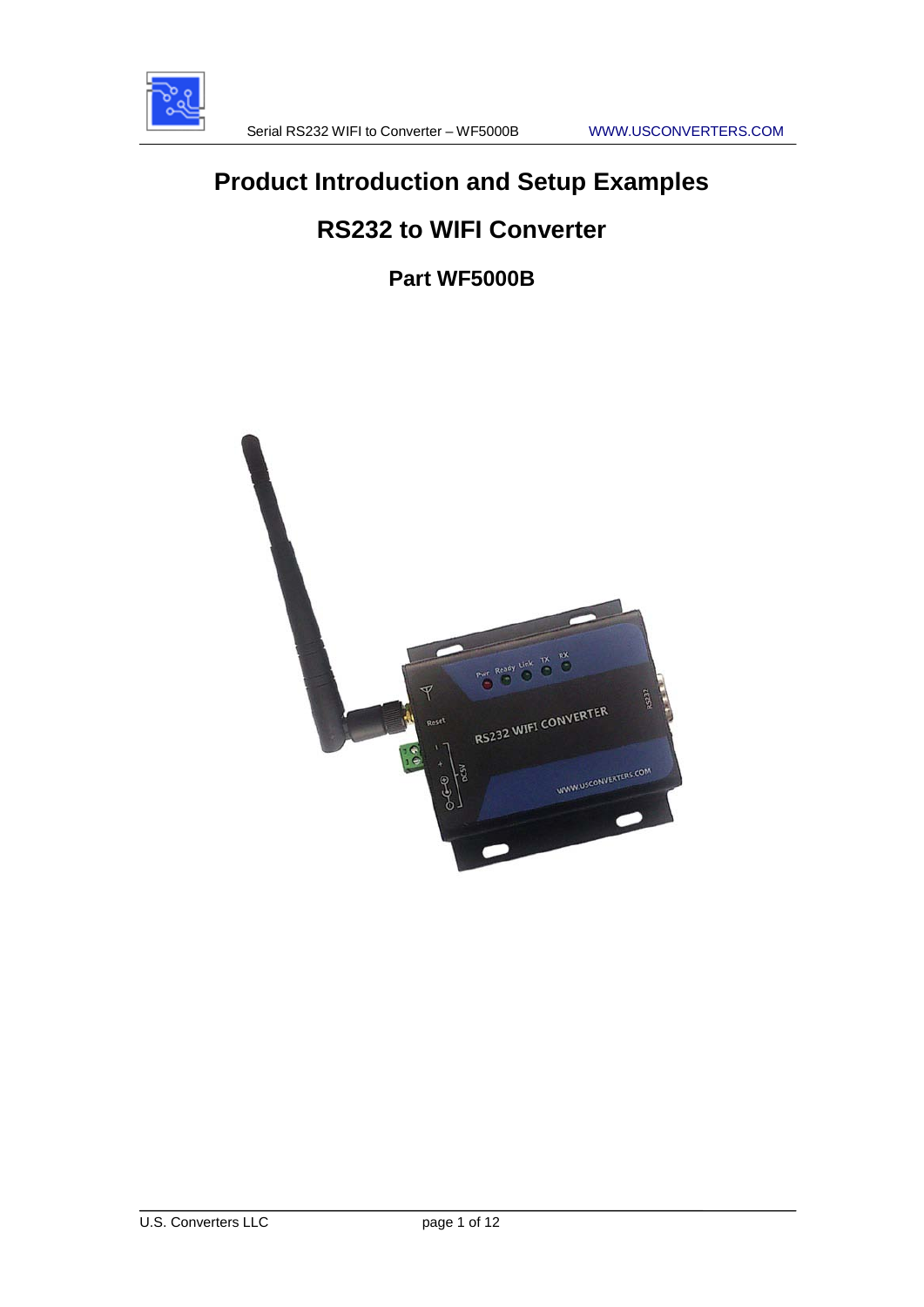

# **Content**

| 3<br>AP and STA Modes |
|-----------------------|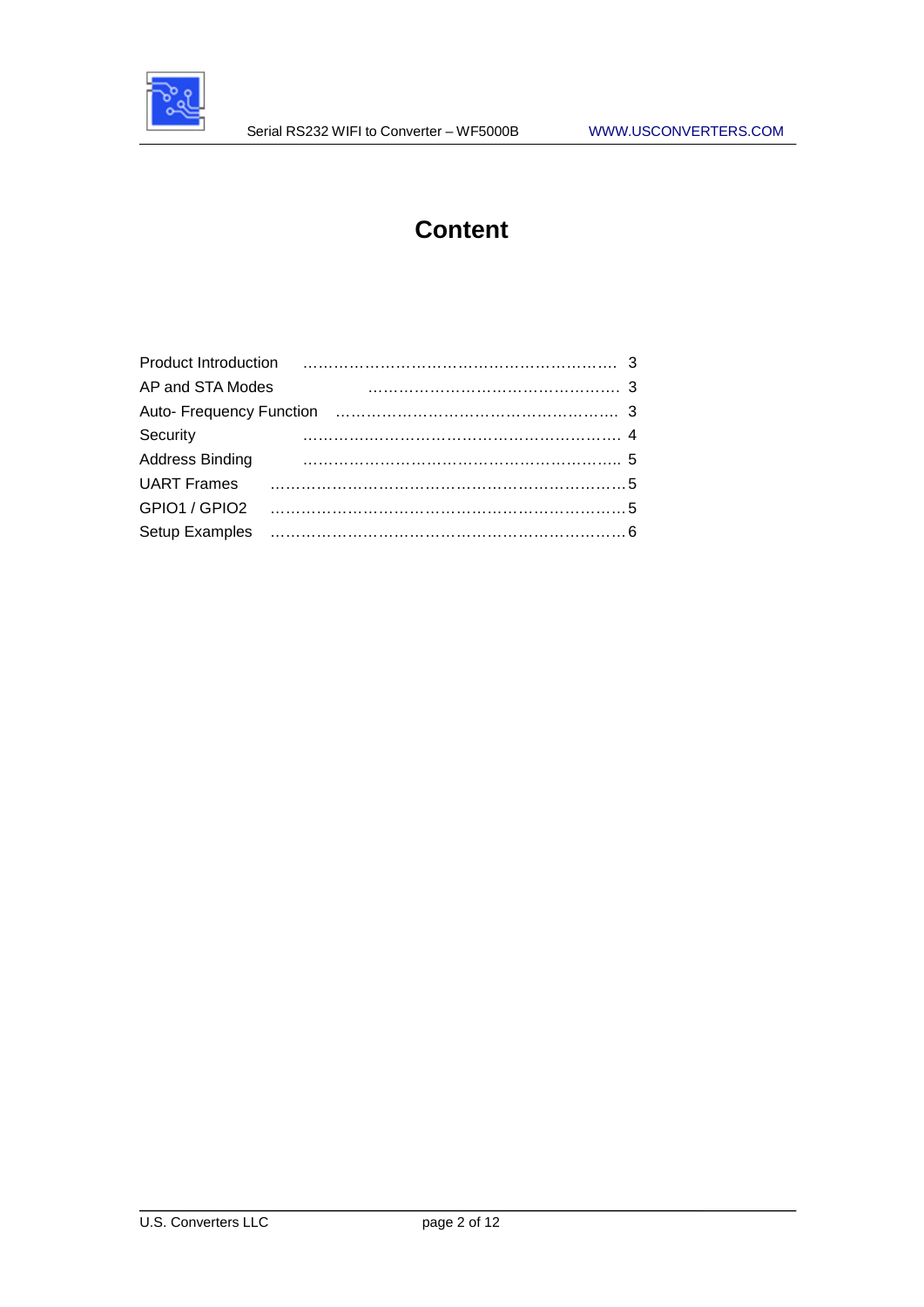

Serial RS232 WIFI to Converter – WF5000B WWW.USCONVERTERS.COM

# **Product Introduction**

The WF500B serial RS232 to WIFI Converter will allow you to connect any standard serial RS232 device to a computer, tablet or mobile phone over a WiFi network.



- Parameters configurable over WiFi or serial port
- Supports OPEN, OPENWEP, SHAREDWEP, WPA-PSK and WPA2-PSK
- Supports AP and STA network modes
- Protocols: TCP, UDP, ARP, ICMP, DHCP, DNS, HTTP
- Works with most mobile devices / operating systems
- Strong housing ideal for commercial applications
- LED control lights for TX, RX, Link and power
- Voltage: 5 VDC

Please see datasheet for detailed specifications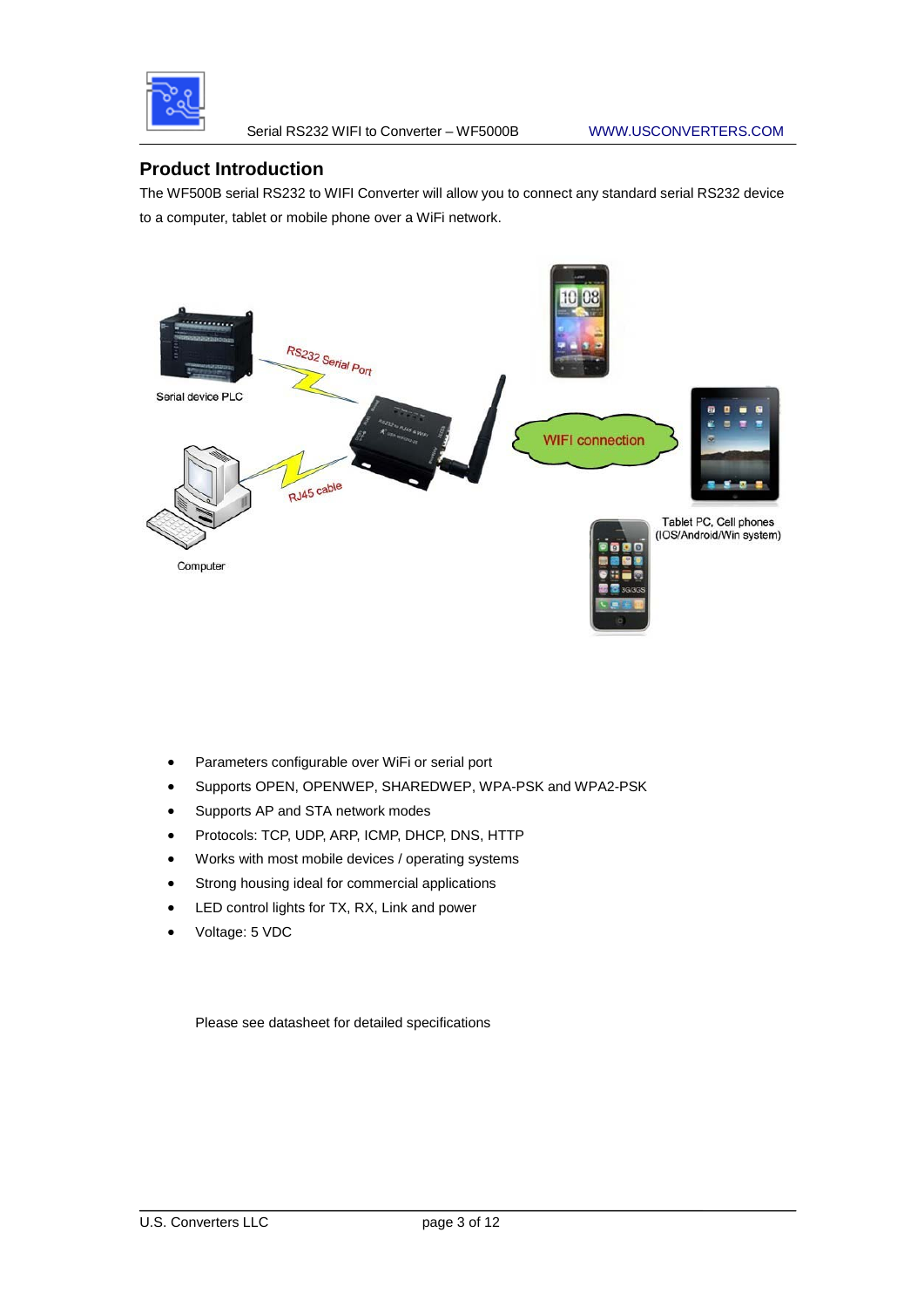

#### **AP and STA Modes**

The WF5000B supports AP (AccessPoint) and STA (Station) network modes.

The parameters can be configured through a standard web-browser by logging into the converter over WiFi, through the serial port by using AT commands or by using the included software utility (both for WiFi and serial configuration).

AP: Access Point, the center of a wireless network and the network nodes. A standard wireless router we use at home or in office is usually configured as an AP.

**STA:** Station, each terminal that connects to a wireless network (such as laptops, PDA and other networking devices) can be called with a STA device.

#### **Auto- Frequency Function**

When the WF5000B is configured as a STA, it will adjust its wireless channel to keep the same channel as the associated AP.

When the WF5000B is configured as an AP the built-in Auto-frequency function will select the best wireless channel based on the surrounding environment.

#### **Security**

The WF5000B supports several security protocols:

- OPENWEP
- SHAREDWEP
- WPA-PSK
- WPA2-PSK

#### **Search Function for STA**

When configuring the WF5000B via web-browser the STA Interface Settings Page can search for surrounding APs.

| <b>STA Interface Parameters</b> |                               |  |
|---------------------------------|-------------------------------|--|
| <b>AP's SSID</b>                | Search<br>USR-WIFI232-AP_3378 |  |
| <b>MAC Address (Optional)</b>   |                               |  |
| <b>Security Mode</b>            | OPEN                          |  |
| <b>Encryption Type</b>          | NONE $\sim$                   |  |
|                                 | Apply<br>Cancel               |  |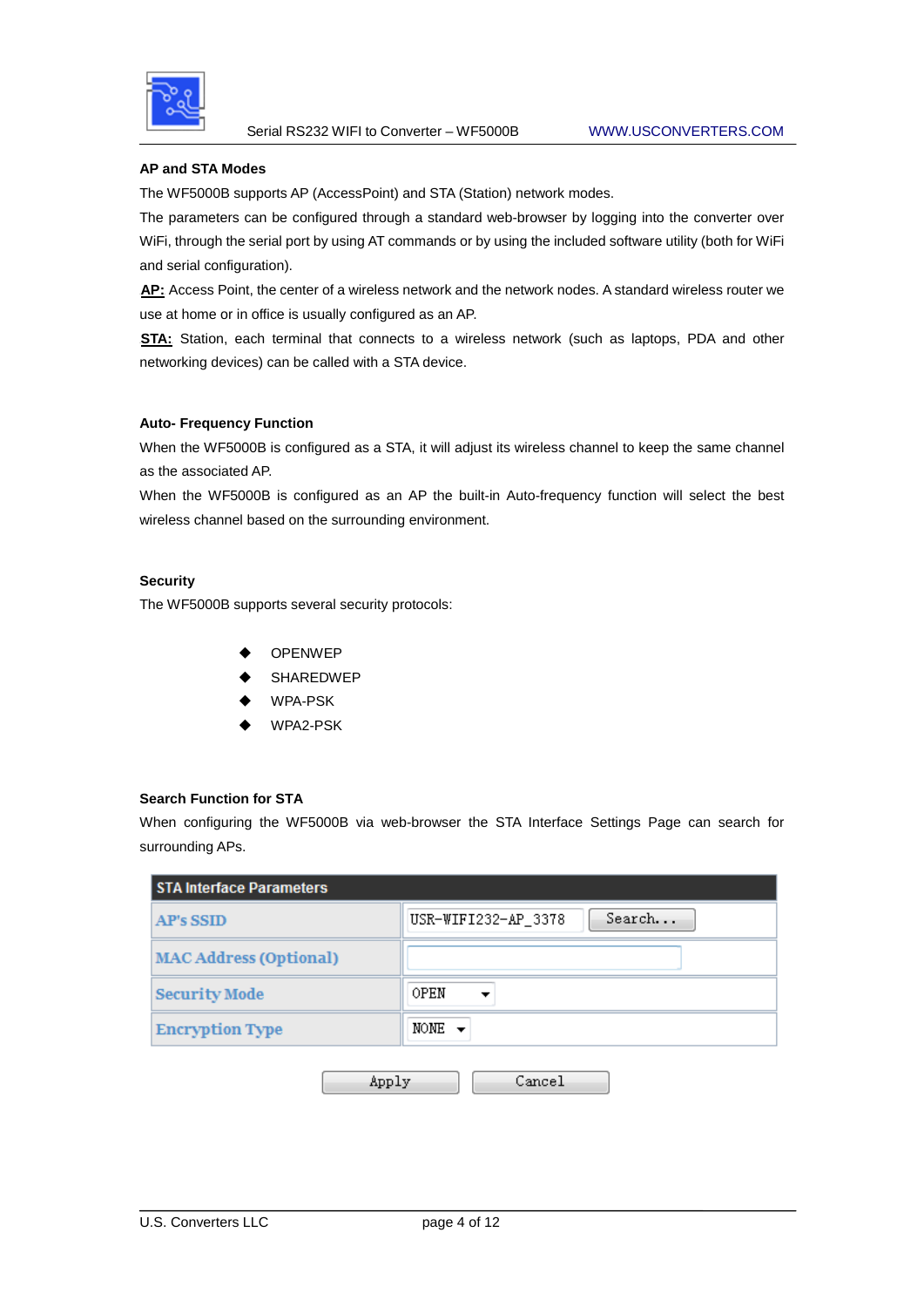

#### **Address Binding**

The WF5000B supports the feature of binding the BSSID address of the target network.

According to the provisions of 802.11 protocol, different wireless networks can have the same network name (i.e. SSID / ESSID), but must correspond to a unique BSSID address (i.e. MAC address). Illegal intruders can create a wireless network with the same SSID / ESSID, which can make STAs in the network join the illegal AP and then network leakage can happen.

Users can prevent an STA from joining to an illegal network by binding the BSSID address, which improve wireless network security.

#### **UART Free-Frame**

The WF5000B supports UART free-frame function. If the user selects this function, the module will check the intervals between any two bytes when receiving UART data. If this interval time exceeds the defined value (50ms default), the WF5000B will think it as the end of one frame and transfer this free-frame to the WiFi port. Alternatively the WF5000B will receive UART data until 4K bytes, then transfer 4KB frame to the WiFi port.

WF5000B's default interval time is 50ms. The user can also set this interval to fast (10ms) through AT command, however the user have to consider if the connected serial device can send UART data with 10ms interval , otherwise the UART data may be divided into fragments.

By using the AT command: AT+FUARTTE=fast/normal, the user can set the interval time: fast (10ms) and normal (50ms). This command is a factory default command and AT+RELD can't change its value.

#### **UART Auto-Frame**

The WF5000B also supports the UART auto-frame function. If the user selects this function and sets the auto-frame trigger length and auto-frame trigger time parameters, then the module will auto frame the data which is received from the UART port and then transmit it to the network as a pre-defined data structure.

- > Auto-frame trigger length: The fixed data length that the module use to transmit to the network.
- **E** Auto-frame trigger time: After the trigger time, if the data received by the UART port can't reach the auto-frame trigger length, then the module will transmit the available data to the network and bypass the auto-frame trigger length condition.

For details about the UART auto-frame function please refer to AT commands "UARTF/UARTFT/UARTFL".

#### **GPIO1 / GPIO2**

These settings are used for controlling the I/O pin status on the control module inside the WF5000B. The settings are active but currently only used for factory test purposes.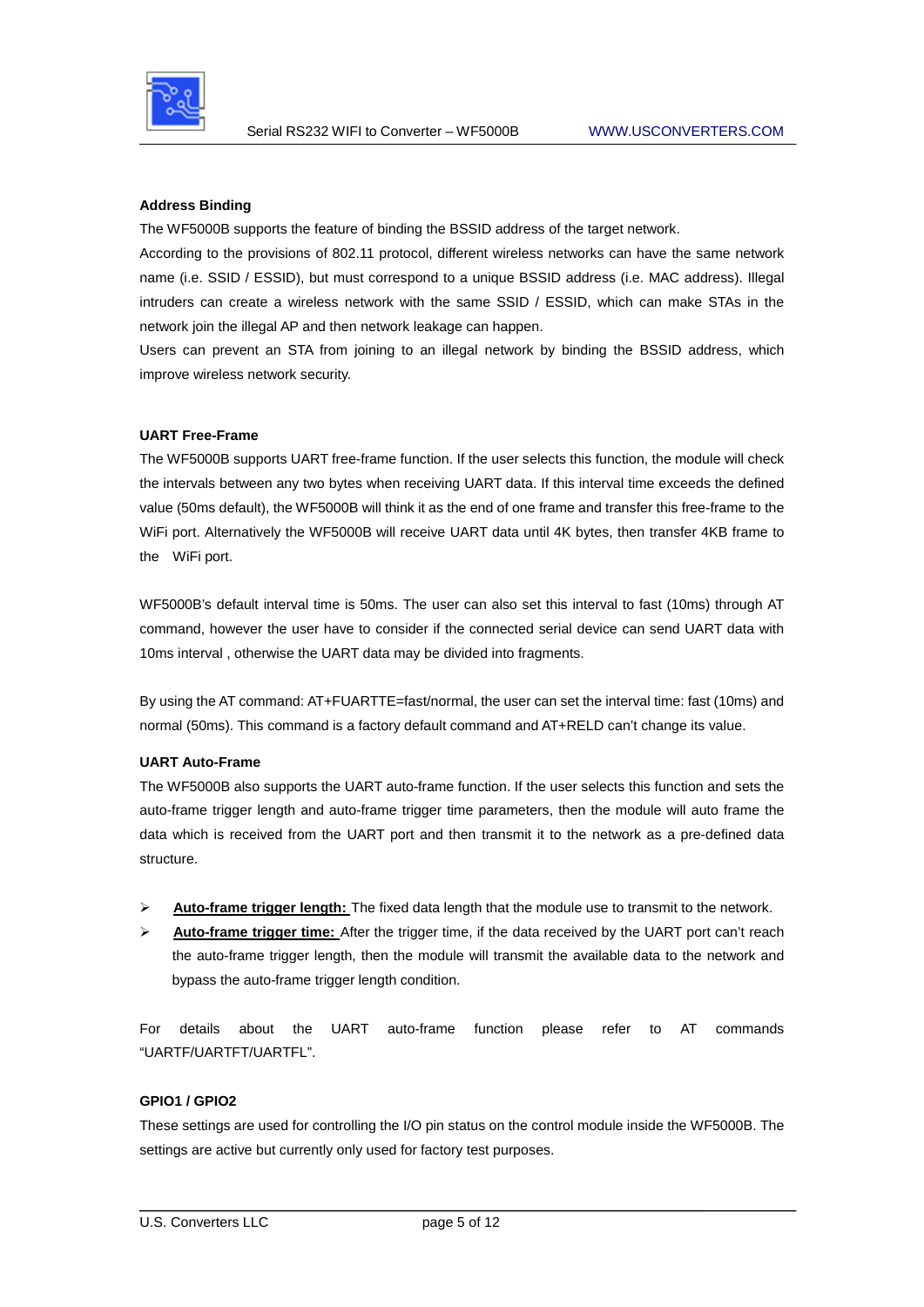

**AP Mode Example**



Cell phones(IOS/Android/Win system)

**AP Mode Example with smart phone**

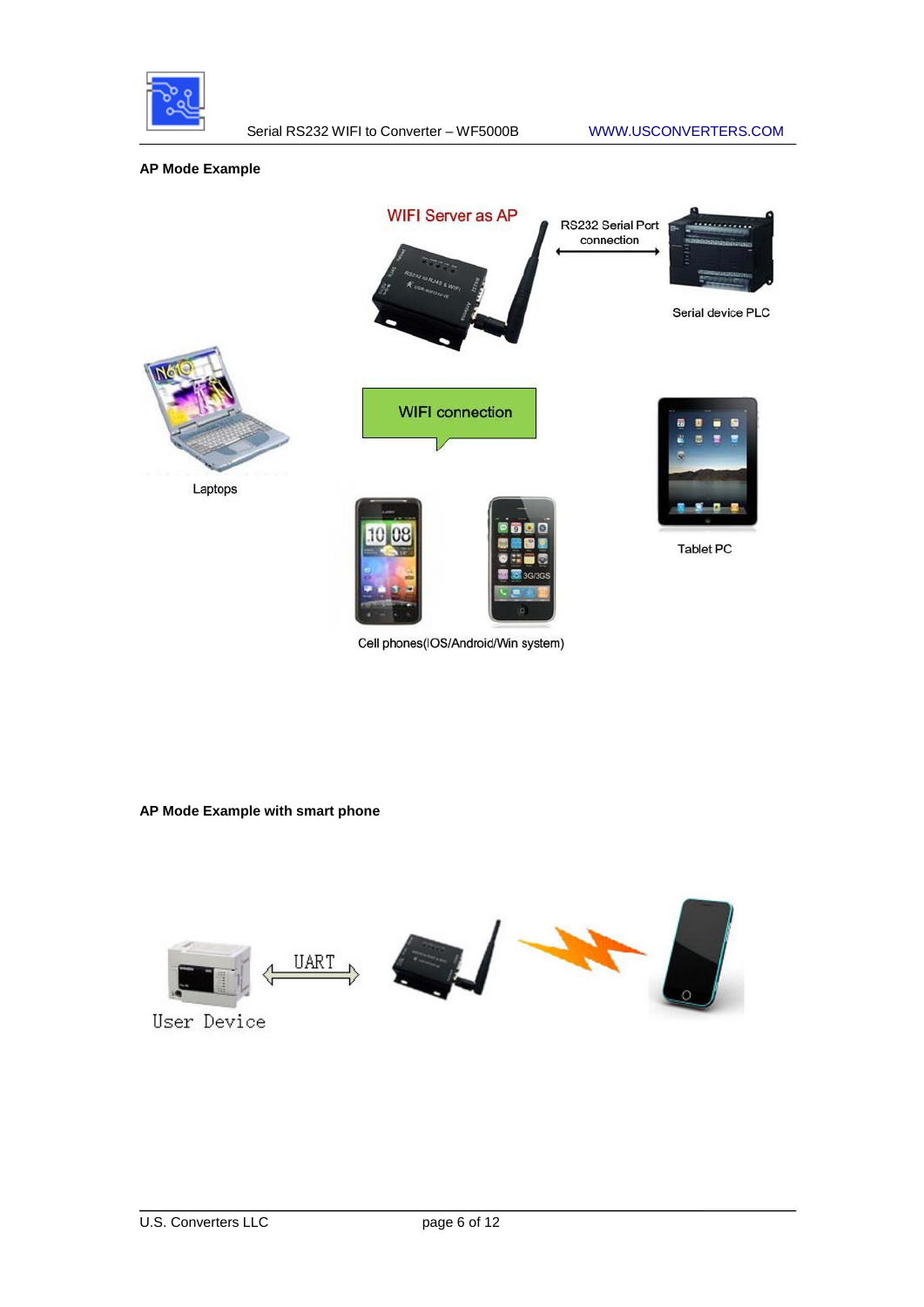

## **STA Mode Example**



# Cell phones (IOS/Android/Win system)

# **AP+STA Mode Example**

**Notice: AP+STA Mode can only be enabled by AT commands, not through web-browser setup.** 

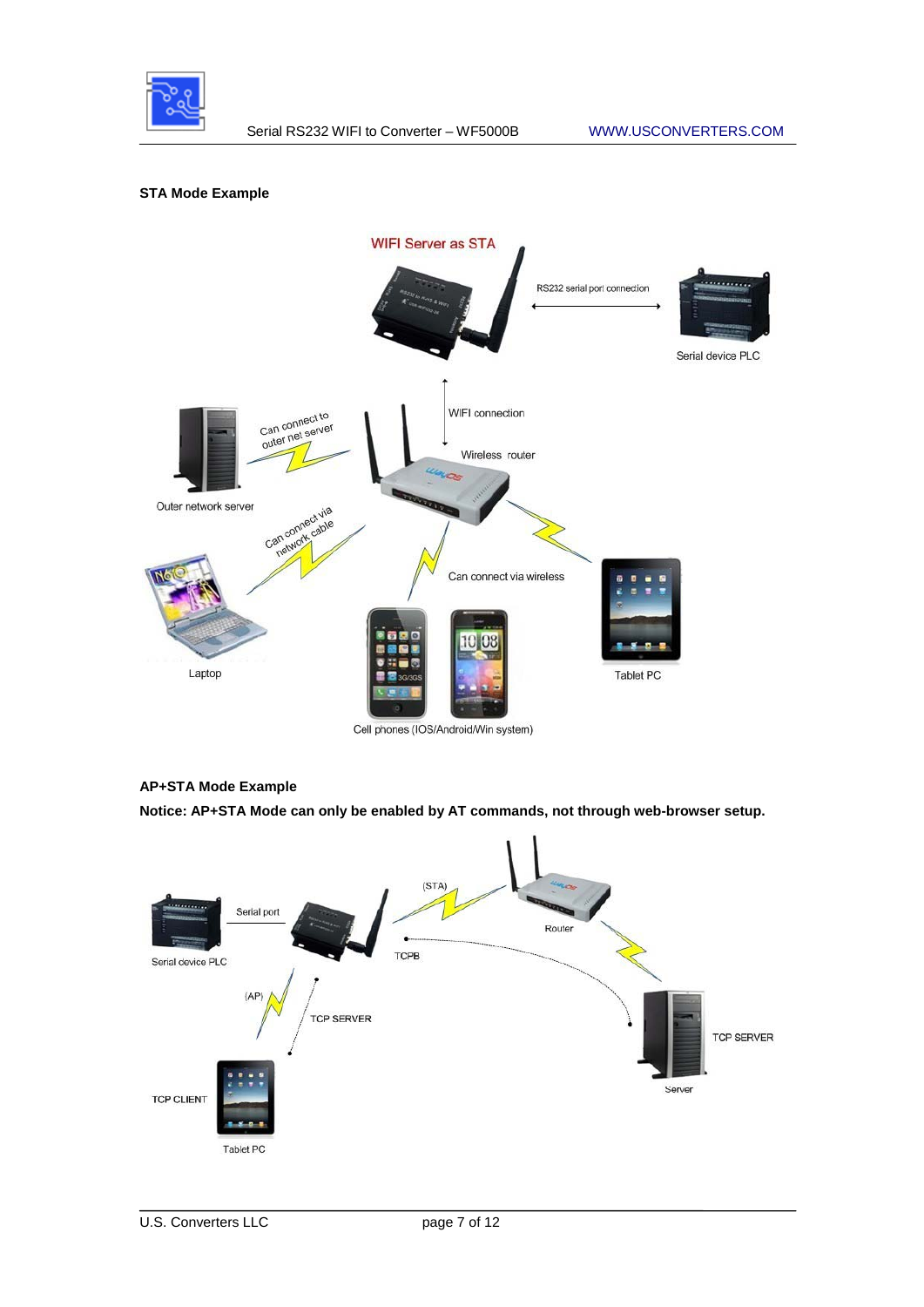

## **One AP and one STA setup example**

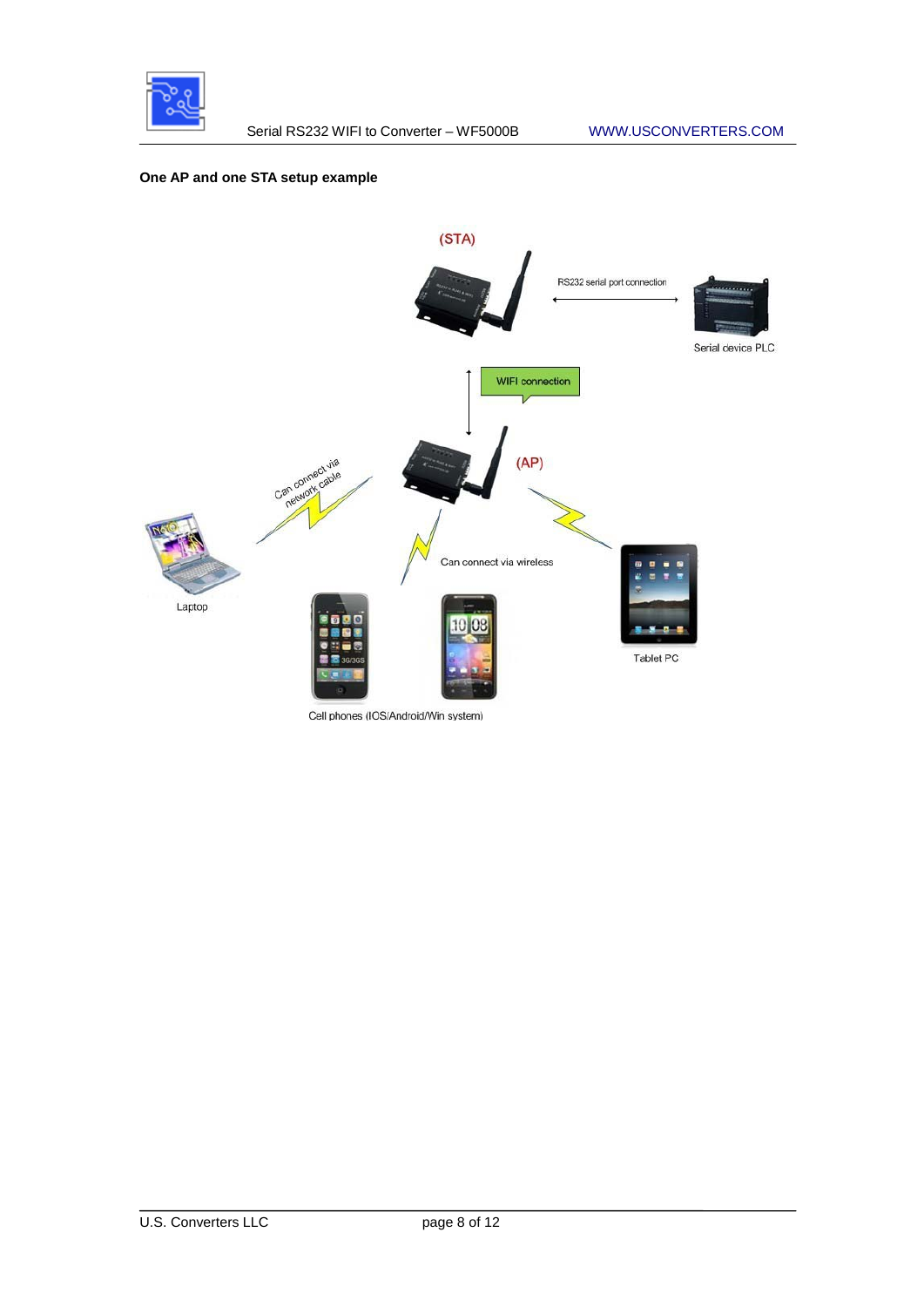

## **Remote Management Example**



# **Transparent Serial Port Example 1**



10.10.100.254:8899 LAW IP:10.10.99.254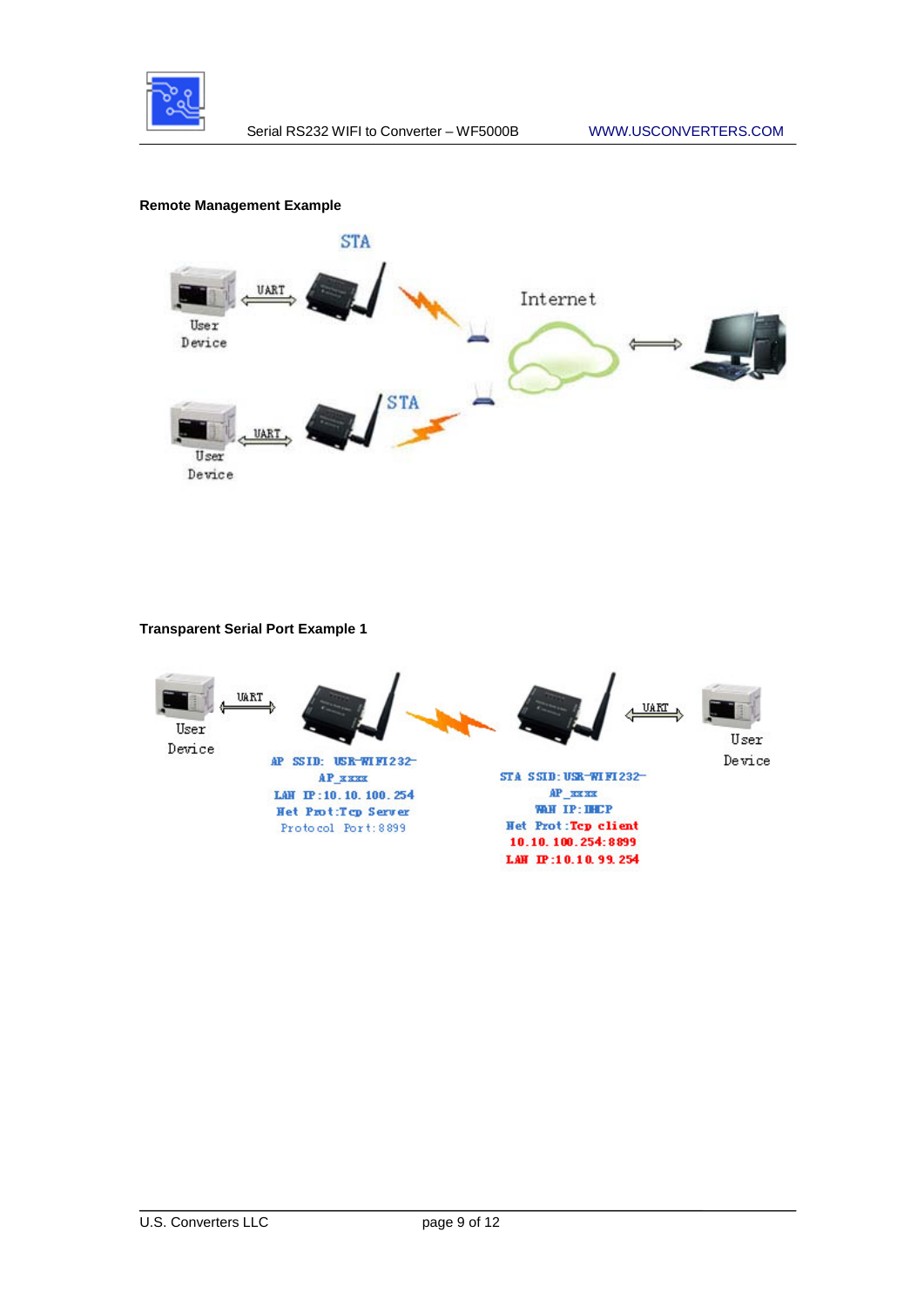

## **Wireless Data Acquisition Example**

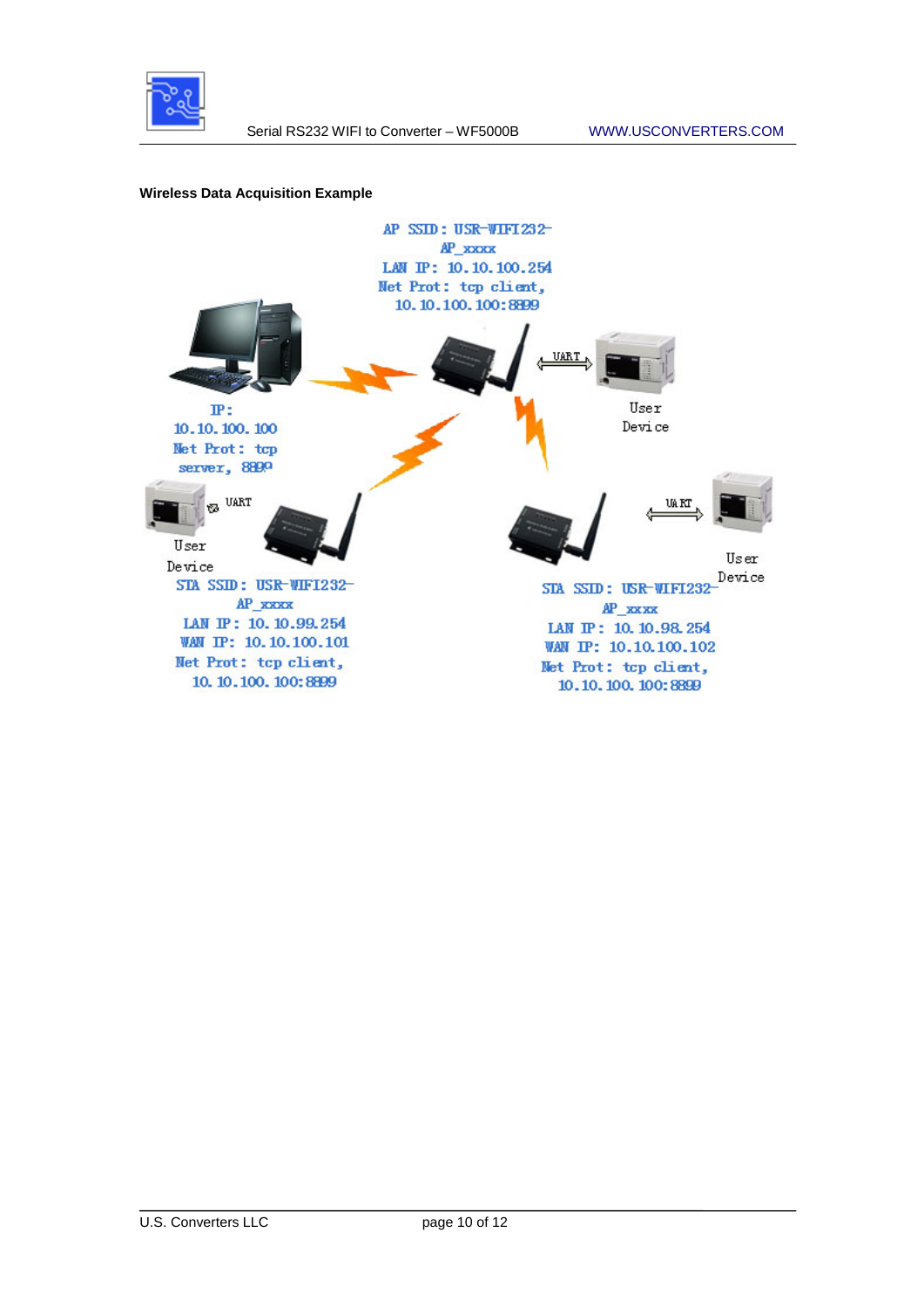

#### **Transparent serial port example 2**

**Two WIFI modules configured as STA and connecting through an AP**